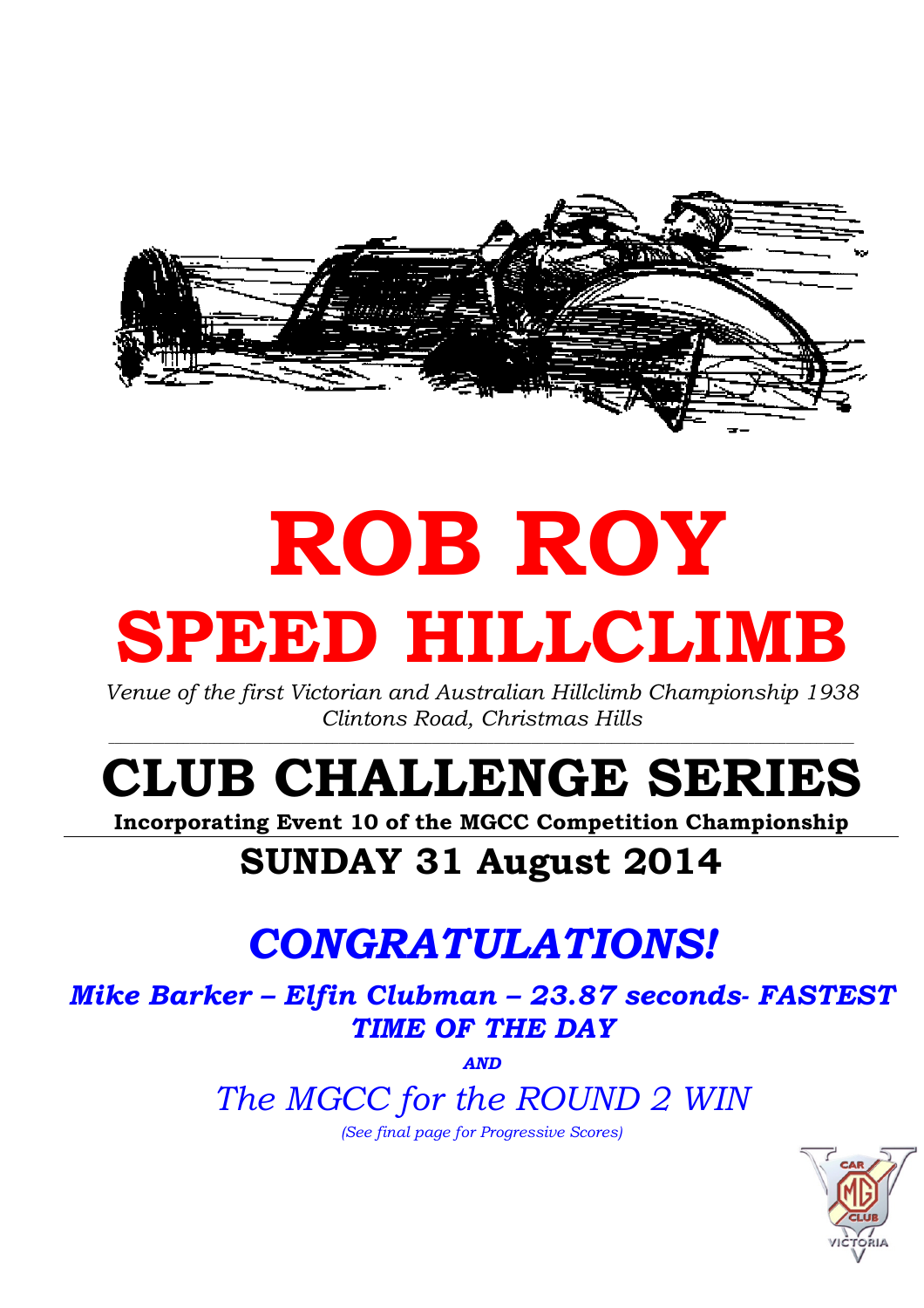| No.      | <b>Driver</b>                       |                 | <b>Make</b>                                         | Run 1          | Run 2           | Run 3          | <b>Best Run</b> |              | <b>Place</b>   |
|----------|-------------------------------------|-----------------|-----------------------------------------------------|----------------|-----------------|----------------|-----------------|--------------|----------------|
|          | <b>Club</b>                         |                 |                                                     |                | Split 1 Split 2 | Split 3        |                 | <b>Class</b> | O/R            |
|          |                                     |                 | A Sports & Sedans $\leq$ 1300cc                     |                |                 |                |                 |              |                |
| 13       | GCC                                 | David Cantwell  | Honda Civic<br><b>Split Time</b>                    | 27.58<br>12.97 | 26.63<br>12.94  | 26.56<br>12.92 | 26.56           | 1            | 15             |
| 311      | GCC                                 | Dennis Williams | Honda Civic<br><b>Split Time</b>                    | 27.50<br>12.95 | 27.57<br>13.11  | 27.24<br>12.83 | 27.24           | 2            | 24             |
| 23       | <b>AHSDC</b>                        | Owen Crombie    | A H Sprite<br><b>Split Time</b>                     | 29.41<br>14.37 | 27.68<br>13.11  | 28.26<br>13.56 | 27.68           | 3            | 29             |
| 666      | Jonathan Scott<br><b>VMCI</b>       |                 | Nota Fang<br><b>Split Time</b>                      | 29.65<br>13.07 | 28.45<br>12.63  | 27.98<br>12.81 | 27.98           | 4            | 32             |
| 19       | <b>MGCC</b>                         | Fred Brock      | <b>MG Midget</b><br><b>Split Time</b>               | 29.25<br>13.51 | 28.84<br>13.43  | 29.08<br>13.44 | 28.84           | 5            | 40             |
| 166      | <b>Richard Scott</b><br><b>VMCI</b> |                 | Nota Fang<br><b>Split Time</b>                      | 29.98<br>13.58 | 29.54<br>13.67  | 28.85<br>13.11 | 28.85           | 6            | 41             |
| 216      | MGCC                                | David Osborne   | <b>MG Midget</b><br><b>Split Time</b>               | 30.92<br>14.03 | 29.99<br>13.70  | 30.12<br>13.82 | 29.99           | 7            | 54             |
| 38       | James Barton<br><b>MGCC</b>         |                 | MG Midget<br><b>Split Time</b>                      | 31.37<br>14.43 | 30.39<br>13.89  | 31.38<br>14.40 | 30.39           | 8            | 60             |
| 42       | <b>TCCA</b>                         | Jamie Fowler    | Toyota Corolla<br><b>Split Time</b>                 | 33.31<br>16.07 | 32.52<br>15.63  | 32.57<br>15.51 | 32.52           | 9            | 75             |
| 14       | <b>RCCV</b>                         |                 | Geoff Rasmussen Renault R4L<br><b>Split Time</b>    | 56.40<br>21.81 | 52.00<br>21.36  | 50.02<br>21.43 | 50.02           | 10           | 85             |
| $\bf{B}$ |                                     |                 | Sports & Sedans $1301 \le 1600 \text{cc}$           |                |                 |                |                 |              |                |
| 78       | GCC                                 | Russ Mead       | Ford Anglia<br><b>Split Time</b>                    | 27.16<br>12.76 | 27.32<br>13.03  | 26.97<br>12.71 | 26.97           | 1            | 20             |
| 178      | Graham Dows<br>AHSDC                |                 | A H Sprite<br><b>Split Time</b>                     | 27.69<br>13.21 | 27.54<br>12.92  | 27.36<br>12.94 | 27.36           | 2            | 26             |
| 144      | <b>WDCC</b>                         | Ken Parry       | Ford Cortina<br><b>Split Time</b>                   | 27.78<br>12.93 | 28.92<br>13.90  | 28.31<br>13.57 | 27.78           | 3            | 30             |
| 8        | Graeme Adams<br><b>MGCC</b>         |                 | <b>MG Midget</b><br><b>Split Time</b>               | 30.56<br>14.32 | 28.52<br>13.41  | 28.07<br>12.97 | 28.07           | 4            | 35             |
| 37       | <b>VMCI</b>                         | Frank Bradley   | Mini Hatch<br><b>Split Time</b>                     | 29.11<br>14.60 | 29.16<br>14.64  | 28.59<br>14.24 | 28.59           | 5            | 37             |
| 375      | <b>MGCC</b>                         |                 | Andrea Ashton WardFord Cortina<br><b>Split Time</b> | 31.37<br>14.82 | 30.53<br>14.56  | 29.08<br>13.80 | 29.08           | 6            | 44             |
| 45       | <b>MGCC</b>                         | Graham Andersen | Mazda MX5<br><b>Split Time</b>                      | 31.48<br>14.44 | 30.09<br>13.74  | 30.46<br>13.97 | 30.09           | 7            | 56             |
| 9        | LCV                                 | James Patterson | Lotus Elan<br><b>Split Time</b>                     | 32.61<br>14.84 | 31.69<br>14.93  | 32.12<br>14.67 | 31.69           | 8            | 69             |
| C        |                                     |                 | Sports & Sedans $1601 \le 2000$ cc                  |                |                 |                |                 |              |                |
| 210      | <b>VHRR</b>                         | Phillip Chapman | Datsun 120Y<br><b>Split Time</b>                    | 25.70<br>12.11 | 25.66<br>12.03  | 26.40<br>12.67 | 25.66           | 1            | $\overline{7}$ |
| 41       | <b>MGCC</b>                         | Bryan Gibson    | <b>MGB</b><br><b>Split Time</b>                     | 27.82<br>12.71 | 26.22<br>12.14  | 26.06<br>12.31 | 26.06           | $\mathbf 2$  | 9              |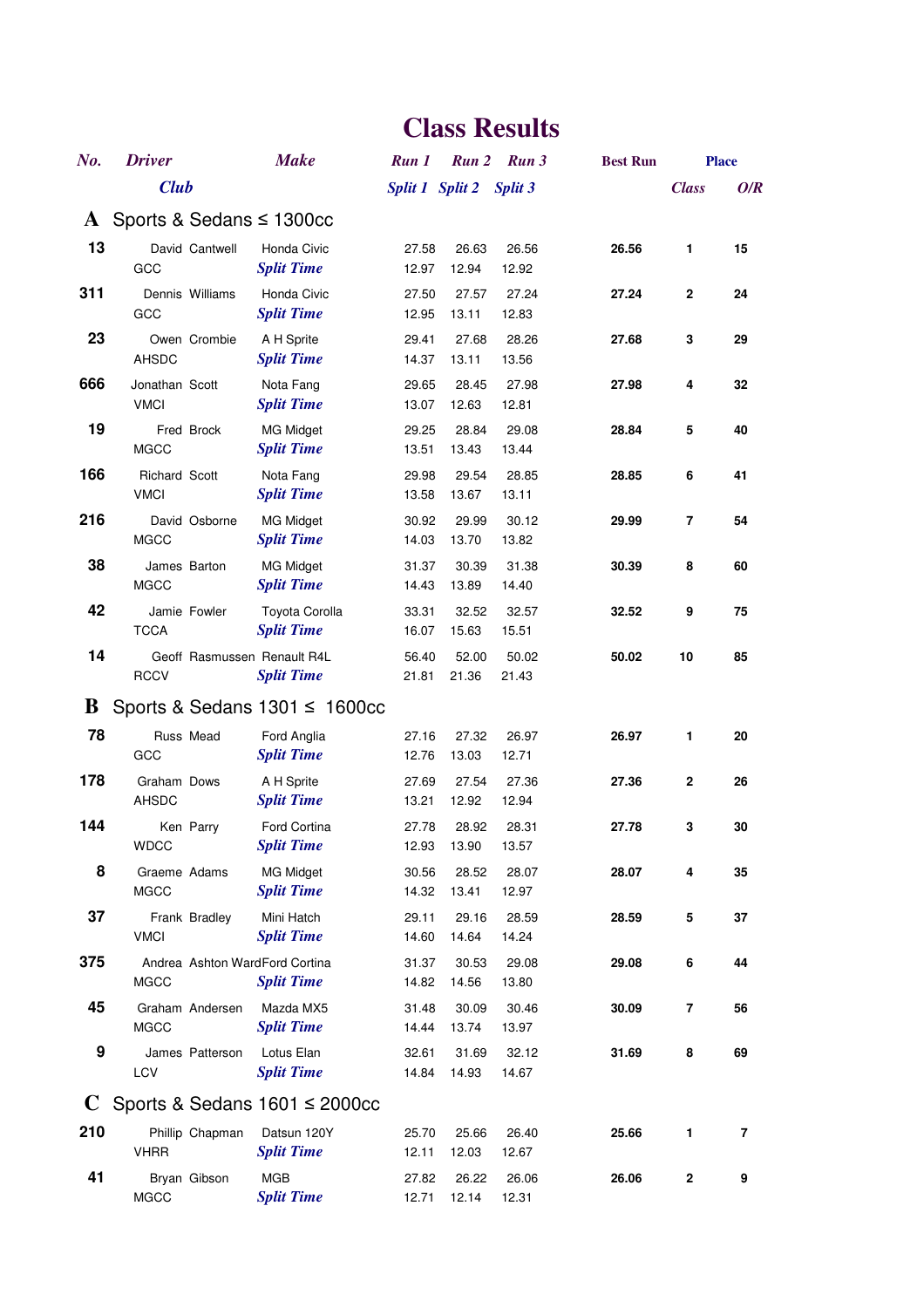| No. | <b>Driver</b>                   | <b>Make</b>                                        | Run 1          |                         | Run 2 Run 3    | <b>Best Run</b> |              | <b>Place</b> |
|-----|---------------------------------|----------------------------------------------------|----------------|-------------------------|----------------|-----------------|--------------|--------------|
|     | <b>Club</b>                     |                                                    |                | Split 1 Split 2 Split 3 |                |                 | <b>Class</b> | O/R          |
| C.  |                                 | Sports & Sedans $1601 \le 2000 \text{cc}$ (cont)   |                |                         |                |                 |              |              |
| 86  | Col Hunter<br>GCC               | Ford Escort<br><b>Split Time</b>                   | 26.63<br>12.87 | 26.15<br>12.45          | 26.16<br>12.45 | 26.15           | 3            | 12           |
| 15  | Mark Patane<br>AROC             | Alfa Romeo<br><b>Split Time</b>                    | 27.09<br>12.96 | 26.43<br>13.01          | 26.72<br>13.13 | 26.43           | 4            | 13           |
| 20  | Mike Ellsmore<br><b>MGCC</b>    | <b>MGA</b><br><b>Split Time</b>                    | 27.59<br>13.18 | 27.01<br>12.46          | 26.90<br>12.34 | 26.90           | 5            | 18           |
| 17  | Graeme Edwards<br><b>RCCV</b>   | Renault Clio Sport<br><b>Split Time</b>            | 29.41<br>14.39 | 28.22<br>13.56          | 26.93<br>12.50 | 26.93           | 6            | 19           |
| 18  | Chris Armstrong<br><b>RCCV</b>  | Renault Hatch<br><b>Split Time</b>                 | 27.84<br>13.07 | 27.31<br>12.60          | 27.03<br>12.62 | 27.03           | 7            | 21           |
| 34  | Jon McGovern<br>MGCC            | <b>MG TF 160</b><br><b>Split Time</b>              | 27.61<br>12.55 | 27.52<br>12.71          | 27.04<br>12.78 | 27.04           | 8            | 22           |
| 145 | <b>FFCC</b>                     | Dale McLaughlin Holden Gemini<br><b>Split Time</b> | 28.86<br>13.58 | 27.94<br>13.32          | 27.35<br>13.09 | 27.35           | 9            | 25           |
| 47  | lan Powell<br><b>MGCC</b>       | Toyota MR2<br><b>Split Time</b>                    | 27.41<br>13.17 | 28.70<br>13.99          | 28.20<br>14.28 | 27.41           | 10           | 27           |
| 117 | Franz Bird<br><b>MGCC</b>       | MG TC<br><b>Split Time</b>                         | 29.04<br>13.54 | 28.45<br>13.21          | 27.98<br>12.93 | 27.98           | 11           | 32           |
| 186 | Laura Hunter<br>GCC             | Ford Escort<br><b>Split Time</b>                   | 31.76<br>15.05 | 29.69<br>13.77          | 28.45<br>13.51 | 28.45           | 12           | 36           |
| 11  | Mark Bird<br>AHOC               | MG TC<br><b>Split Time</b>                         | 30.04<br>13.90 | 29.23<br>13.47          | 28.59<br>13.16 | 28.59           | 13           | 37           |
| 10  | David Nicholls<br><b>MGCC</b>   | Peugeot 205 GTI<br><b>Split Time</b>               | 29.69<br>13.48 | 29.52<br>13.41          | 28.79<br>13.18 | 28.79           | 14           | 39           |
| 167 | Ron Ghiggino<br>MGCC            | <b>MGF</b><br><b>Split Time</b>                    | 29.33<br>13.47 | 28.86<br>13.53          | 28.94<br>13.29 | 28.86           | 15           | 42           |
| 75  | Lutz Zimpel<br><b>MGCC</b>      | <b>MGB</b><br><b>Split Time</b>                    | 29.90<br>14.01 | 30.29<br>14.17          | 29.13<br>13.66 | 29.13           | 16           | 45           |
| 4   | Daryl Coon<br><b>MGCC</b>       | Seat Ibiza<br><b>Split Time</b>                    | 32.98<br>16.76 | 30.68<br>14.01          | 29.31<br>13.20 | 29.31           | 17           | 49           |
| 123 | Brian Hutton<br>MX <sub>5</sub> | Mazda MX5<br><b>Split Time</b>                     | 30.77<br>14.37 | 30.06<br>14.07          | 29.83<br>13.50 | 29.83           | 18           | 51           |
| 331 | David Hutchings<br>MGCC         | <b>MGA</b><br><b>Split Time</b>                    | 30.92<br>14.09 | 30.36<br>13.91          | 29.93<br>14.00 | 29.93           | 19           | 53           |
| 67  | Philip Knight<br><b>MGCC</b>    | MGB<br><b>Split Time</b>                           | 31.36<br>14.35 | 31.23<br>14.61          | 30.01<br>14.08 | 30.01           | 20           | 55           |
| 35  | Andrew Regens<br><b>MGCC</b>    | <b>MGF</b><br><b>Split Time</b>                    | 31.71<br>14.20 | 30.20<br>14.07          | 30.44<br>14.08 | 30.20           | 21           | 58           |
| 21  | Darren Beet<br><b>MGCC</b>      | MGB GT<br><b>Split Time</b>                        | 30.58<br>14.36 | 30.44<br>14.19          | 30.74<br>14.40 | 30.44           | 22           | 61           |
| 85  | Peter Andrian<br><b>MGCC</b>    | MGB GT<br><b>Split Time</b>                        | 32.46<br>15.11 | 32.51<br>15.67          | 30.59<br>14.43 | 30.59           | 23           | 62           |
| 111 | Greg Mouritz<br><b>MGCC</b>     | <b>MGB</b><br><b>Split Time</b>                    | 31.19<br>14.42 | 30.62<br>14.39          | 30.65<br>14.34 | 30.62           | 24           | 63           |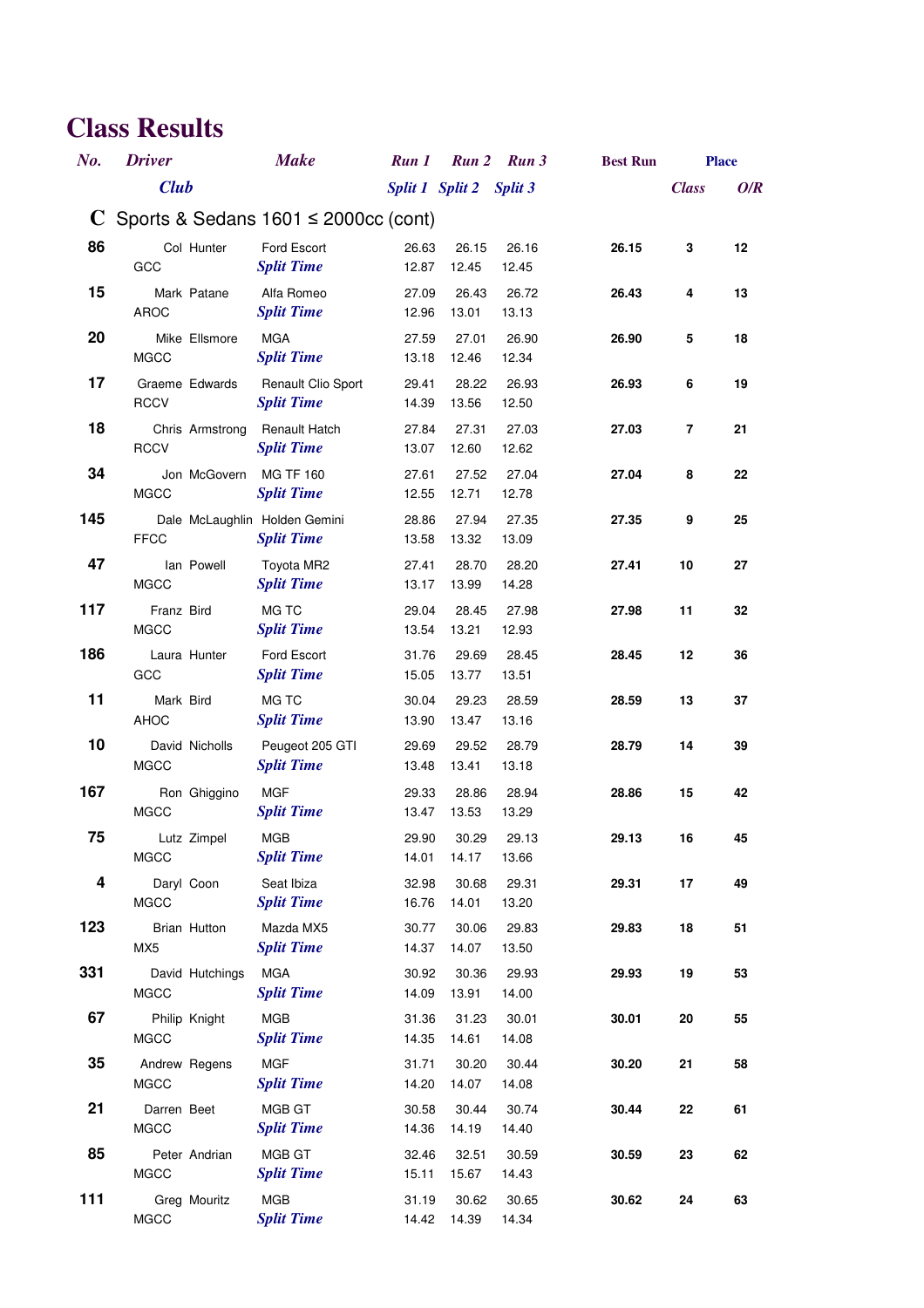| $No$ .         | <b>Driver</b>                                      | <b>Make</b>                               | Run 1          |                         | Run 2 Run 3    | <b>Best Run</b> |              | <b>Place</b> |  |
|----------------|----------------------------------------------------|-------------------------------------------|----------------|-------------------------|----------------|-----------------|--------------|--------------|--|
|                | <b>Club</b>                                        |                                           |                | Split 1 Split 2 Split 3 |                |                 | <b>Class</b> | O/R          |  |
|                | C Sports & Sedans $1601 \le 2000 \text{cc}$ (cont) |                                           |                |                         |                |                 |              |              |  |
| 418            | Andrew Coon<br><b>MGCC</b>                         | Seat Ibiza<br><b>Split Time</b>           | 31.69<br>14.58 | 30.90<br>12.93          | 34.53<br>17.72 | 30.90           | 25           | 64           |  |
| 28             | Mitchell McAllister<br>G.MGCC                      | <b>MGB</b><br><b>Split Time</b>           | 32.49<br>15.09 | 32.12<br>14.96          | 31.15<br>14.51 | 31.15           | 26           | 65           |  |
| 289            | Ken McAllister<br>G.MGCC                           | <b>MGB</b><br><b>Split Time</b>           | 32.28<br>14.79 | 31.34<br>14.39          | 31.48<br>14.77 | 31.34           | 27           | 66           |  |
| 115            | Jason Belcourt<br><b>RCCV</b>                      | Peugeot 306<br><b>Split Time</b>          | 32.77<br>14.49 | 31.45<br>14.41          | 31.53<br>14.31 | 31.45           | 28           | 67           |  |
| 32             | Ron Bilston<br><b>MGCC</b>                         | <b>MGB</b><br><b>Split Time</b>           | 32.13<br>15.06 | 32.46<br>15.02          | 31.55<br>15.06 | 31.55           | 29           | 68           |  |
| $\overline{7}$ | lan Mayze<br><b>MGCC</b>                           | <b>MGB</b><br><b>Split Time</b>           | 31.69<br>14.62 | 32.62<br>15.41          | 31.75<br>14.55 | 31.69           | 30           | 69           |  |
| 72             | Graham Deahl<br>G.MGCC                             | <b>MGB</b><br><b>Split Time</b>           | 33.14<br>15.15 | 32.19<br>14.78          | 31.78<br>14.61 | 31.78           | 31           | 71           |  |
| 92             | Kevin Machelak<br><b>MGCC</b>                      | MGB GT<br><b>Split Time</b>               | 32.17<br>14.97 | 31.87<br>15.04          | 32.03<br>15.18 | 31.87           | 32           | 73           |  |
| 57             | <b>Richard Collett</b><br><b>MGCC</b>              | <b>MGA</b><br><b>Split Time</b>           | 33.48<br>15.78 | 32.95<br>15.27          | 33.12<br>14.94 | 32.95           | 33           | 76           |  |
| 121            | Jason Demko<br>G.MGCC                              | <b>MGB</b><br><b>Split Time</b>           | 33.89<br>16.42 | 33.25<br>16.05          | 33.08<br>15.85 | 33.08           | 34           | 77           |  |
| 5              | Roy Smith<br><b>MGCC</b>                           | <b>MGB</b><br><b>Split Time</b>           | 34.90<br>15.74 | 34.25<br>15.66          | 33.17<br>15.63 | 33.17           | 35           | 78           |  |
| 39             | David Whitham<br><b>MGCC</b>                       | <b>MGB</b><br><b>Split Time</b>           | 34.91<br>15.58 | 34.15<br>15.47          | 33.24<br>15.07 | 33.24           | 36           | 79           |  |
| 162            | Jeff Turnball<br><b>MGCC</b>                       | <b>MGF</b><br><b>Split Time</b>           | 34.58<br>16.22 | 34.94<br>15.86          | 34.16<br>15.81 | 34.16           | 37           | 80           |  |
| 25             | Natalie Siem<br><b>MGCC</b>                        | Citroen C4<br><b>Split Time</b>           | 42.13<br>17.01 | 38.39<br>16.16          | 35.58<br>15.64 | 35.58           | 38           | 81           |  |
| 91             | <b>Bruce Heal</b><br><b>MGCC</b>                   | MGB GT<br><b>Split Time</b>               | 37.51<br>16.89 | 38.32<br>16.95          | 38.01<br>17.10 | 37.51           | 39           | 83           |  |
| 221            | Ghemma Beet<br><b>MGCC</b>                         | MGB GT<br><b>Split Time</b>               | 40.57<br>18.05 | 39.08<br>18.01          | 38.42<br>18.32 | 38.42           | 40           | 84           |  |
| 333            | David Kirsa<br><b>RCCV</b>                         | <b>Renault Coupe</b><br><b>Split Time</b> | 51.87<br>17.57 | <b>DNS</b>              | <b>DNS</b>     | 51.87           | 41           | 86           |  |
| $\bf{D}$       |                                                    | Sports & Sedans $2001 \le 3000$ cc        |                |                         |                |                 |              |              |  |
| 99             | Ken Price<br><b>MGCC</b>                           | MG ZS 180<br><b>Split Time</b>            | 27.86<br>13.28 | 27.66<br>13.18          | 27.65<br>13.14 | 27.65           | 1            | 28           |  |
| 133            | Grant Harding<br><b>UMC</b>                        | Mazda RX7<br><b>Split Time</b>            | 29.32<br>13.88 | 27.92<br>13.28          | 28.24<br>13.42 | 27.92           | $\mathbf 2$  | 31           |  |
| 82             | Stephen Browne<br><b>MGCC</b>                      | <b>MGA</b><br><b>Split Time</b>           | 29.92<br>13.30 | 30.12<br>13.82          | 29.15<br>13.42 | 29.15           | 3            | 46           |  |
| 12             | Warren Whitham<br><b>MGCC</b>                      | Toyota MR2<br><b>Split Time</b>           | 29.69<br>13.90 | 29.74<br>13.69          | 29.75<br>13.69 | 29.69           | 4            | 50           |  |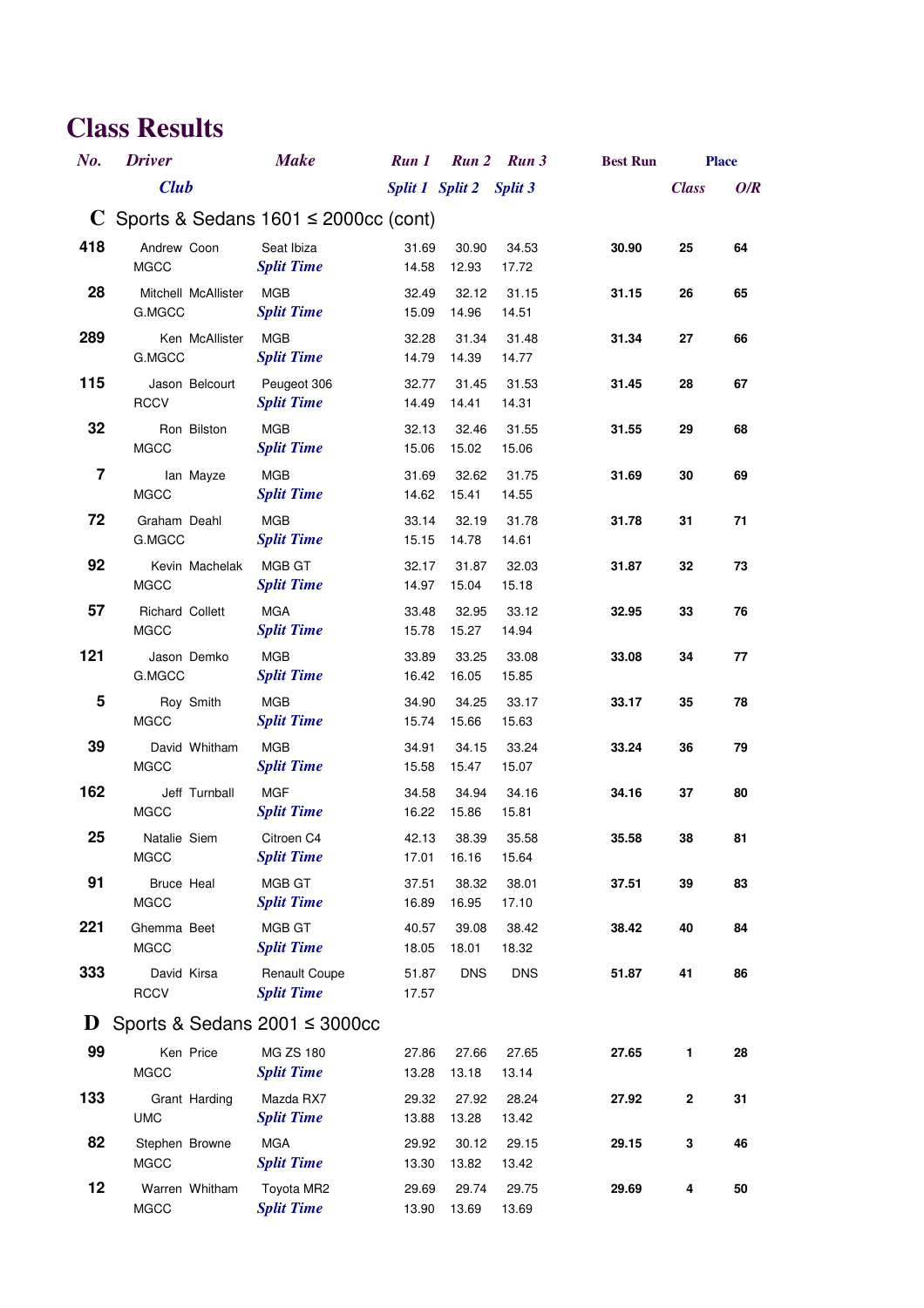| $No$ .       | <b>Driver</b>                                 | <b>Make</b>                                | Run 1                   |                | Run 2 Run 3    | <b>Best Run</b> |              | <b>Place</b> |
|--------------|-----------------------------------------------|--------------------------------------------|-------------------------|----------------|----------------|-----------------|--------------|--------------|
|              | <b>Club</b>                                   |                                            | Split 1 Split 2 Split 3 |                |                |                 | <b>Class</b> | O/R          |
| D.           | Sports & Sedans $2001 \leq 3000$ cc (cont)    |                                            |                         |                |                |                 |              |              |
| 33           | Andrew Hunter<br><b>UMC</b>                   | Mazda RX7<br><b>Split Time</b>             | 32.61<br>14.63          | 29.84<br>13.72 | 32.55<br>14.07 | 29.84           | 5            | 52           |
| 66           | Leonie Price<br><b>MGCC</b>                   | <b>MG ZS 180</b><br><b>Split Time</b>      | 33.81<br>15.44          | 31.53<br>15.13 | 30.09<br>14.57 | 30.09           | 6            | 56           |
| 127          | Frank Hook<br><b>VHRR</b>                     | <b>Austin Healey</b><br><b>Split Time</b>  | 32.56<br>13.82          | 30.77<br>13.69 | 30.31<br>13.96 | 30.31           | 7            | 59           |
| 49           | David Jenkins<br><b>MGCC</b>                  | <b>MGC</b><br><b>Split Time</b>            | 33.05<br>15.43          | 33.07<br>15.32 | 31.83<br>14.90 | 31.83           | 8            | 72           |
| 24           | Wolfgang Siem<br><b>MGCC</b>                  | Citroen Xantia<br><b>Split Time</b>        | 36.38<br>15.21          | 32.77<br>14.28 | 32.02<br>14.43 | 32.02           | 9            | 74           |
| 56           | Aubrey Paverd<br><b>MGCC</b>                  | MG TC Special<br><b>Split Time</b>         | 37.31<br>17.47          | 36.86<br>17.18 | 36.12<br>16.77 | 36.12           | 10           | 82           |
| E            | Sports & Sedans 3001cc <                      |                                            |                         |                |                |                 |              |              |
| 48           | James Cruttenden Subaru Impreza<br><b>WRX</b> | <b>Split Time</b>                          | 24.18<br>10.93          | 31.36<br>10.89 | 23.93<br>10.86 | 23.93           | 1            | $\mathbf{2}$ |
| 40           | Greg Bass<br><b>WRX</b>                       | Subaru WRX<br><b>Split Time</b>            | 26.40<br>12.03          | 24.30<br>11.16 | 25.30<br>11.25 | 24.30           | 2            | 3            |
| 27           | Kim Cole<br><b>MGCC</b>                       | Mazda MX5<br><b>Split Time</b>             | 26.82<br>12.91          | 25.99<br>12.56 | 25.33<br>12.25 | 25.33           | 3            | 4            |
| 16           | Darcy Mills<br><b>WRX</b>                     | Subaru WRX<br><b>Split Time</b>            | 25.58<br>11.66          | <b>DNS</b>     | <b>DNS</b>     | 25.58           | 4            | 5            |
| 161          | Norm Mills<br><b>WRX</b>                      | Subaru WRX<br><b>Split Time</b>            | 25.59<br>11.15          | <b>DNS</b>     | <b>DNS</b>     | 25.59           | 5            | 6            |
| 510          | John Elliott<br><b>RCCV</b>                   | <b>Alpine Renault</b><br><b>Split Time</b> | 26.06<br>12.73          | 26.34<br>12.41 | 26.21<br>12.45 | 26.06           | 6            | 9            |
| 22           | Graeme Ruby<br><b>MGCC</b>                    | MGB GT V8<br><b>Split Time</b>             | 27.80<br>13.26          | 26.53<br>12.54 | 26.51<br>12.63 | 26.51           | 7            | 14           |
| 6            | Glenn Armstrong<br><b>RCCV</b>                | Renault Hatch<br><b>Split Time</b>         | 27.59<br>13.31          | 27.18<br>12.96 | 26.85<br>12.87 | 26.85           | 8            | 17           |
| 68           | Victor Spiteri<br><b>VHRR</b>                 | Jaguar E Type<br><b>Split Time</b>         | 29.76<br>13.49          | 28.00<br>13.15 | 28.18<br>13.34 | 28.00           | 9            | 34           |
| 137          | Peter Stathis<br><b>RCCV</b>                  | Renault Megane Sport<br><b>Split Time</b>  | 30.20<br>14.31          | 29.00<br>13.38 | 49.80<br>13.57 | 29.00           | 10           | 43           |
| 71           | Peter Jackson<br><b>MGCC</b>                  | MGB GT V8<br><b>Split Time</b>             | 29.36<br>14.00          | 29.21<br>14.10 | 29.27<br>14.18 | 29.21           | 11           | 47           |
| $\mathbf{F}$ | <b>Clubman Sports All Capacities</b>          |                                            |                         |                |                |                 |              |              |
| 3            | Mike Barker<br><b>VHRR</b>                    | Elfin Clubman<br><b>Split Time</b>         | 23.87<br>11.88          | <b>DNS</b>     | <b>DNS</b>     | 23.87           | 1            | 1            |
| 54           | John Clemow<br><b>LCV</b>                     | Caterham 7<br><b>Split Time</b>            | 28.45<br>13.72          | 27.41<br>13.37 | 26.83<br>12.96 | 26.83           | $\mathbf 2$  | 16           |
| 371          | David Stone<br><b>MGCC</b>                    | Sonic Super Seven<br><b>Split Time</b>     | 27.77<br>12.42          | 29.64<br>12.30 | 27.09<br>12.13 | 27.09           | 3            | 23           |